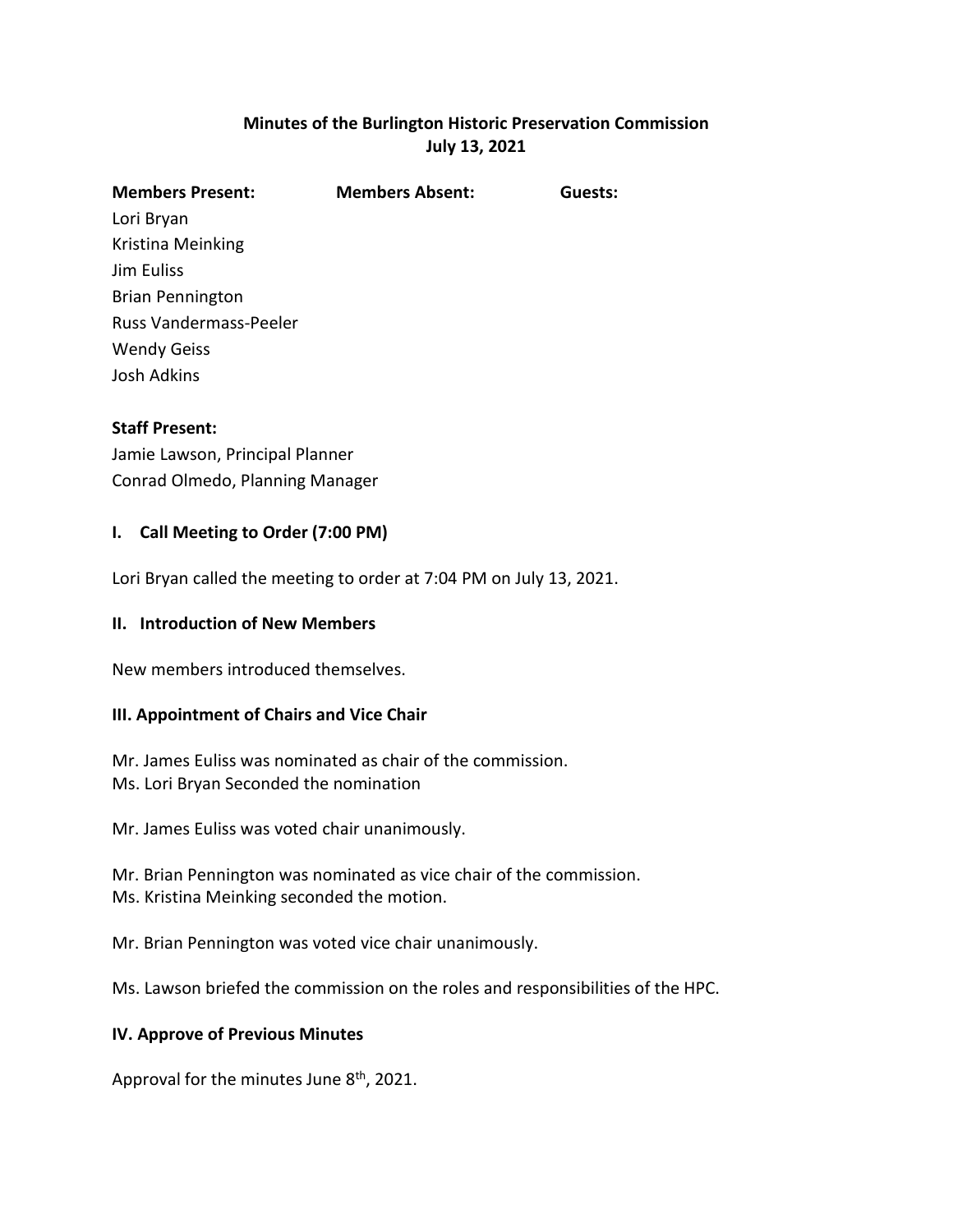Mr. James Euliss made a motion to approve the minutes. Ms. Kristina Meinking seconded the motion.

Approved Unanimously.

Approval for the minutes May  $11<sup>th</sup>$ , 2021.

Mr. James Euliss made a motion to approve the minutes. Ms. Kristina Meinking seconded the motion.

Approved Unanimously.

# **V. Applications for Major Certificates of Appropriateness - None**

### **VI. New Business Preservation Burlington Presentation**

Presented by Ms. Faith Grant and Ms. Molly Whitlatch.

Ms. Faith Grant described the start of preservation Burlington and the goals of the group. The mission is to preserve, educate, and involve the community, to increase value in properties and schools, and decrease negatives.

Ms. Whitlatch explained the creation of the architectural salvage shop, and its growth through donations from homeowners and connections with other salvage shop around North Carolina. The salvage is now operating out of an historic building in the Glencoe area and has increased interest and appreciation of the Historic areas. The items have a high level of craftsmanship.

Ms. Sue Lazar presented information about the homeowner matching grant program, it is available for all six historic districts, enhancements to state credits. To receive the grant the updates, have to match standards from the city and from the state. The number of grants given per year will depend on the salvage shop proceeds, the program is hoping for at least one \$5000 dollar grant per yearly cycle but could possibly allow for up to three because the shop is doing well.

Ms. Michele Koebrich shared several ways that the Preservation Burlington Council has helped in educating neighbors in the Historic district by providing resources on fixing issues such as replacing windows and appropriate landscaping.

Ms. Molly Whitlatch shared that updated brochure will be created by Burlington staff and preservation Burlington will assist with the disbursement.

#### **VII. Other Business**